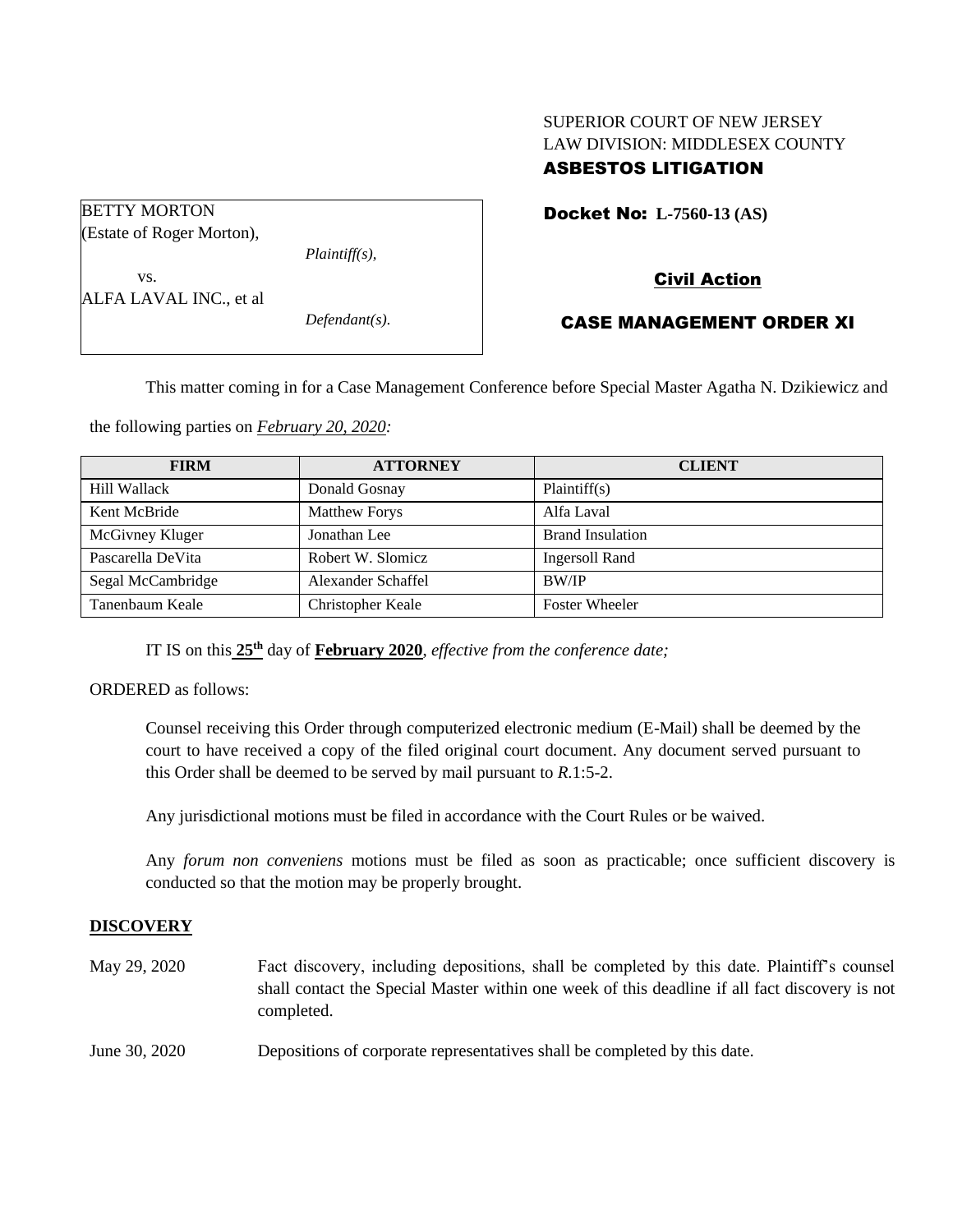## **EARLY SETTLEMENT**

June 5, 2020 Settlement demands shall be served on all counsel and the Special Master by this date.

## **MEDICAL EXPERT REPORT**

October 30, 2020 Defendants shall identify its medical experts and serve medical reports, if any, by this date. In addition, defendants shall notify plaintiff's counsel (as well as all counsel of record) of a joinder in an expert medical defense by this date.

### **LIABILITY EXPERT REPORTS**

- July 31, 2020 Plaintiff shall identify its liability experts and serve liability expert reports by this date or waive any opportunity to rely on liability expert testimony.
- October 30, 2020 Defendants shall identify its liability experts and serve liability expert reports, if any, by this date or waive any opportunity to rely on liability expert testimony.

## **SUMMARY JUDGMENT MOTION PRACTICE**

- August 7, 2020 Plaintiff's counsel shall advise, in writing, of intent not to oppose motions by this date.
- August 21, 2020 Summary judgment motions shall be filed no later than this date.
- September 18, 2020 Last return date for summary judgment motions.

### **ECONOMIST EXPERT REPORTS**

- July 31, 2020 Plaintiff shall identify its expert economists and serve expert economist report(s), if any, by this date or waive any opportunity to rely on economic expert testimony.
- October 30, 2020 Defendants shall identify its expert economists and serve expert economist report(s), if any, by this date or waive any opportunity to rely on economic expert testimony.

### **EXPERT DEPOSITIONS**

November 25, 2020 Expert depositions shall be completed by this date. To the extent that plaintiff and defendant generic experts have been deposed before, the parties seeking that deposition in this case must file an application before the Special Master and demonstrate the necessity for that deposition. To the extent possible, documents requested in a deposition notice directed to an expert shall be produced three days in advance of the expert deposition. The expert shall not be required to produce documents that are readily accessible in the public domain.

### **PRE-TRIAL AND TRIAL**

April 15, 2020 The settlement conference previously scheduled on this date is **cancelled**.

November 18, 2020 @ 1:30pm Settlement conference. All defense counsel shall appear with authority to negotiate settlement and have a representative authorized to negotiate settlement available by

 $\_$  , and the set of the set of the set of the set of the set of the set of the set of the set of the set of the set of the set of the set of the set of the set of the set of the set of the set of the set of the set of th